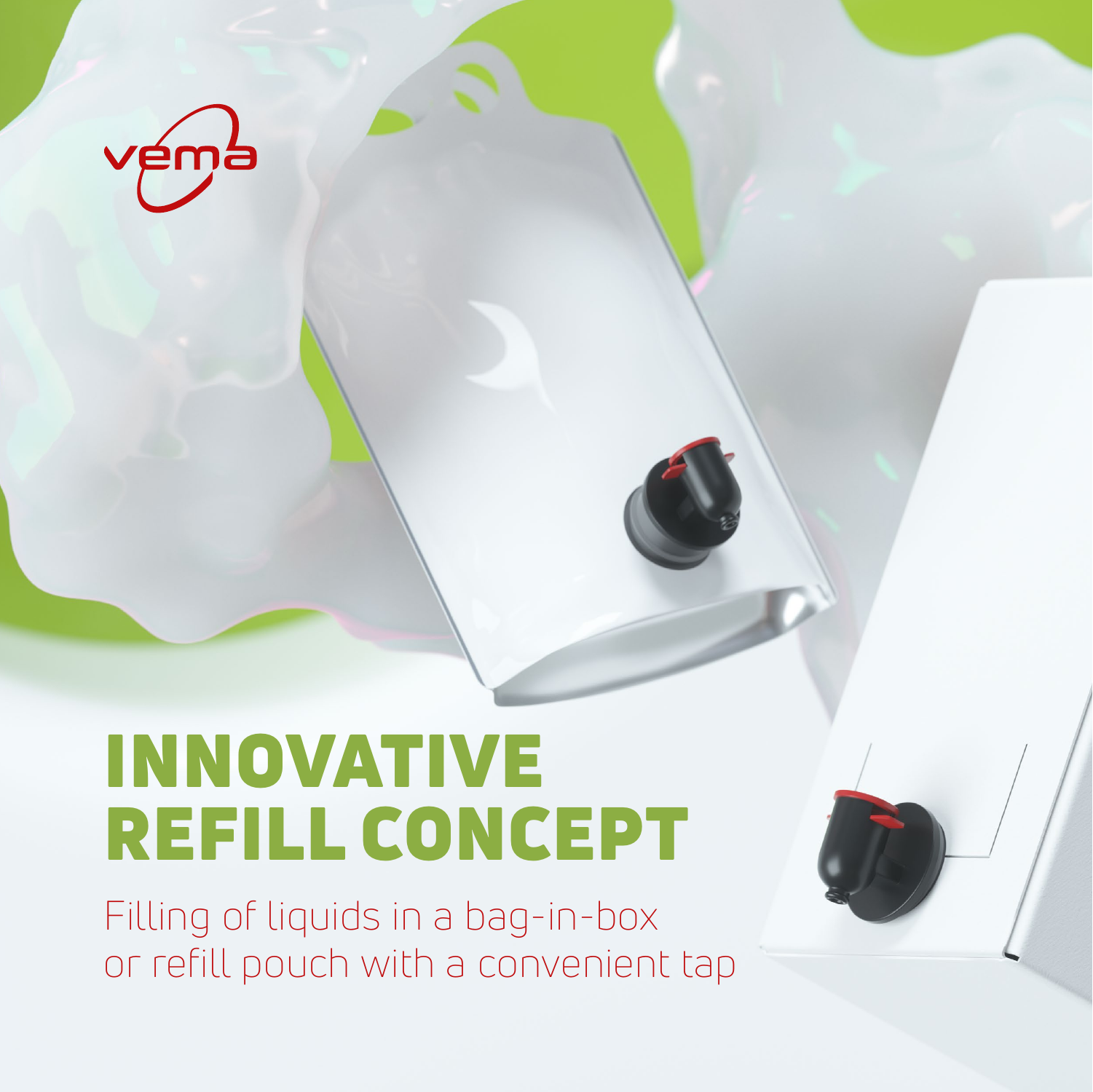# Your full-service partner for the flexible packaging megatrend

Break new ground in the field of refill packs, with us as a pioneer and key manufacturer at your side. With our passion and innovative spirit, we are your qualified partner and full-service provider for the development, manufacture and filling of liquids in sustainable refill packs from 1l to 20l.



### SERVICE & CONSULTING THROUGH KEY ACCOUNT MANAGEMENT

Personal support throughout the entire project and product life cucle, support in regulatory affairs, PIF compilation

#### RESEARCH & DEVELOPMENT

Manufacture of product samples, development of formulas in our in-house laboratory, extensive range of basic formulas, enabling a faster time-to-market

#### BULK PRODUCTION IN IN-HOUSE MIXING ROOMS

Production of emulsions and liquids as bulk goods, maximum flexibility in batch size; option of small or medium purchase quantities (min. 500 pcs.)

#### REFILLS

Filling in bag-in-box (1.5 – 20l), refill pouches (1 – 3l)

### ORDER COMPILATION & LOGISTICS

Option of labelling and printing the pouches and boxes, individual order compilation & packaging

> Our certificates: IFS HPC DIN EN ISO 13485 DIN EN ISO 22716 (cosmetics GMP) DIN EN ISO 9001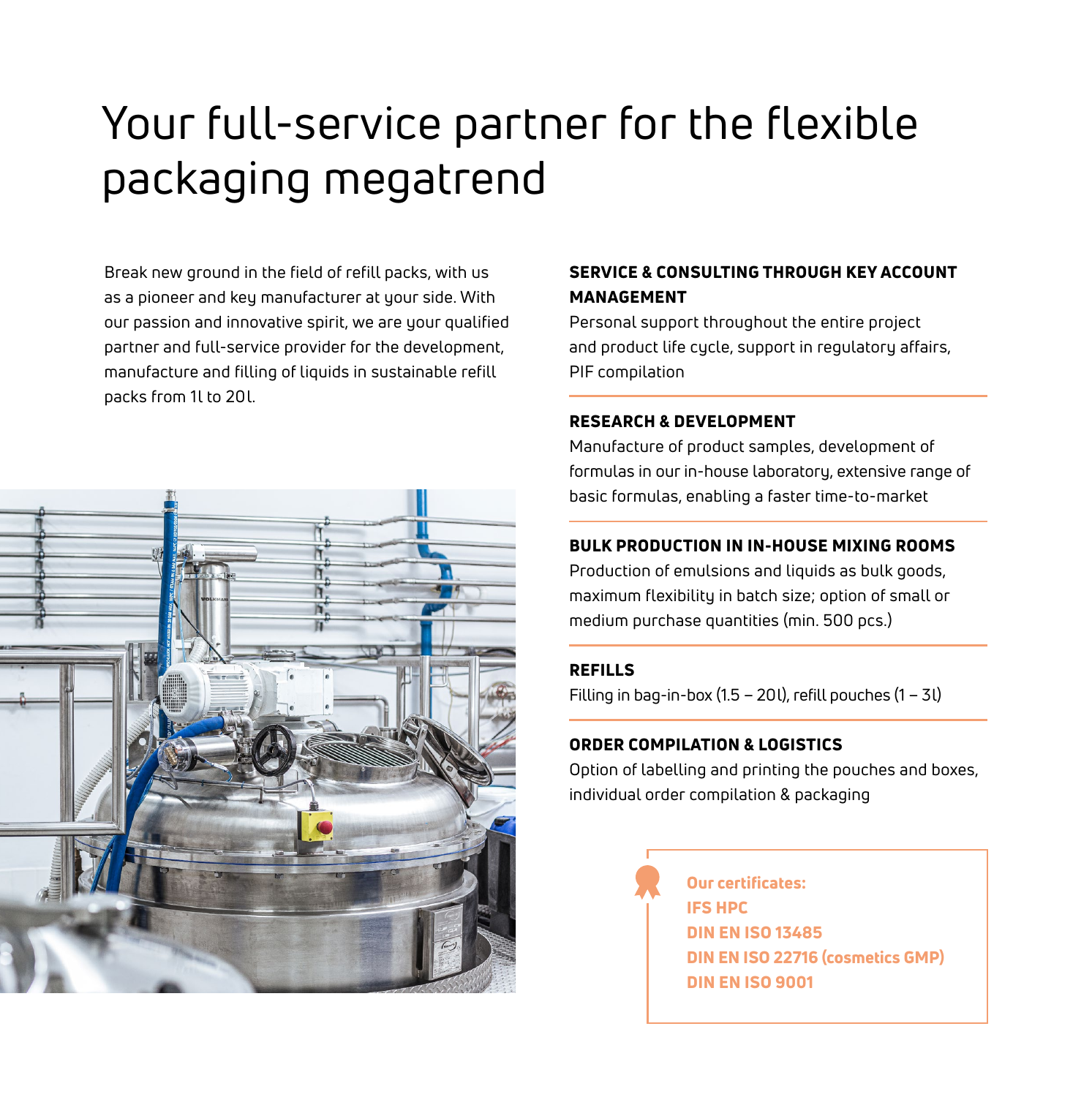# NEW: SUSTAINABLE REFILL PACKAGING

#### FOR COSMETICS AND HOUSEHOLD PRODUCTS

Vema's goal is to revolutionise the way in which cosmetics and household products are used and consumed. And we are doing so with refill packs combined with an airtight tap. This follows one of the major trends in the rapidly growing "flexible packaging" segment of the cosmetics

and household sector. We are positioning ourselves as the first supplier on the market with this special innovative refill concept. For professional users and end customers alike, these refill packs offer a significantly higher level of convenience thanks to the innovative tap.

## BAG-IN-BOX

The environmentally friendly alternative to canisters

> **option of full-surface print on the box, MOQ 500 pcs. (large advertising space)**

**airtight Vitop tap**

**box made of cardboard with inner pouch for liquid**

**fill-in volume: 1.5 – 20l**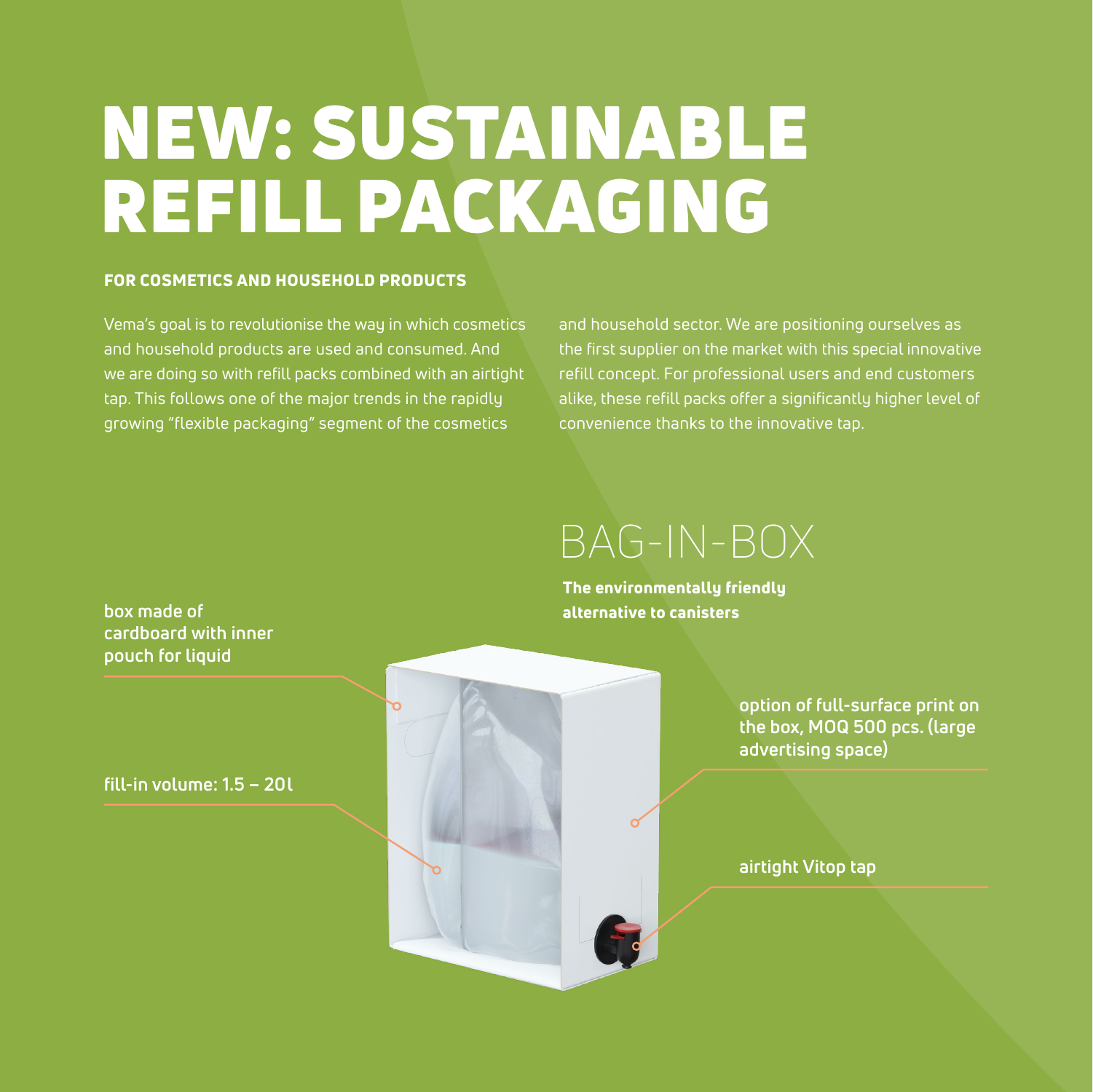# REFILL POUCHES

With their tap, they are the environmentally friendly, hygienic alternative to single-use bottles and classic stand-up pouches



Advantages

- durable: maximum storage life guaranteed, even after opening
- easy to use: tap turns easily to release the liquid; no need to turn the refill pack upside down
- $\cdot$  hygienic: air cannot enter the pouch due to the airtight tap, preventing germ formation
- tried and tested: already widely used for food products, especially wine and juice
- $\cdot$  intelligently designed: makes a striking impression at point of sale and in brand and product communication

## Sustainability

- dramatic reduction of packaging waste
- lower CO2 footprint in comparison to glass and plastic
- encourages recycling: B-I-B comprises 75% cardboard and 25% plastic; the box is recyclable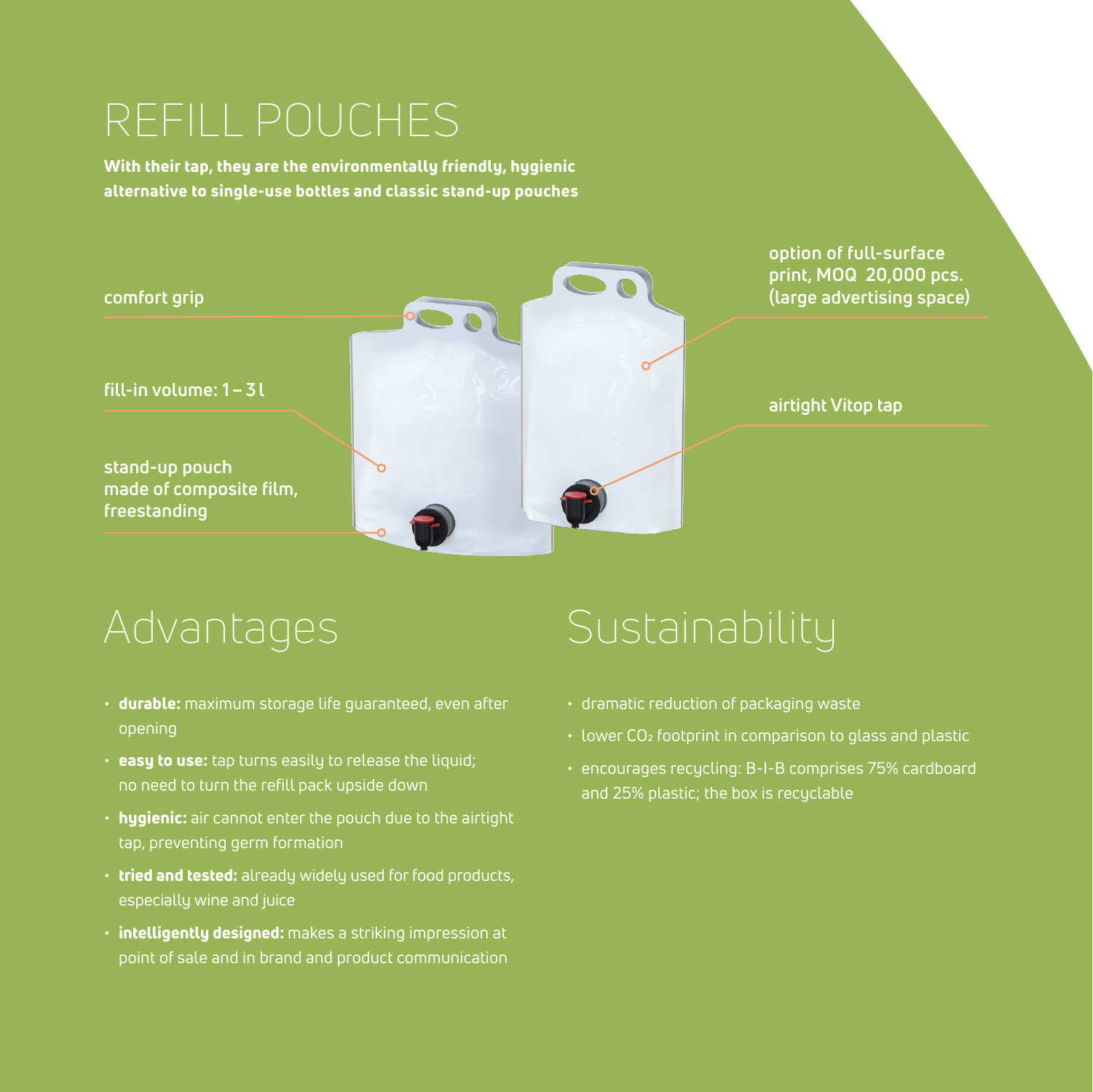## Product categories



### **Cosmetics**

shower gel, body lotion, shampoo and conditioner, hand soap, foot care and cleansing



### Natural cosmetics

highly fluid, certified natural cosmetics in general



### Household

cleaning and care products, highly fluid concentrates





### APPLICATIONS

Our refill packs can be used in massage salons, gyms and spas, hotels, hospitals, care homes and old-people's homes, as well as hairdressers', podiatrists' and in pharmacies. They are ideal for salon-size products (foot care and podiatry, hairdressers', physiotherapists etc). The refill packs are also intended for utility rooms, multiple-family units and multigenerational houses.

In the fields of *industry* and trade, the packs offer a sensible, practical alternative to many single-use packs. They are considerably more robust than other products, both when in use and during transportation and storage.